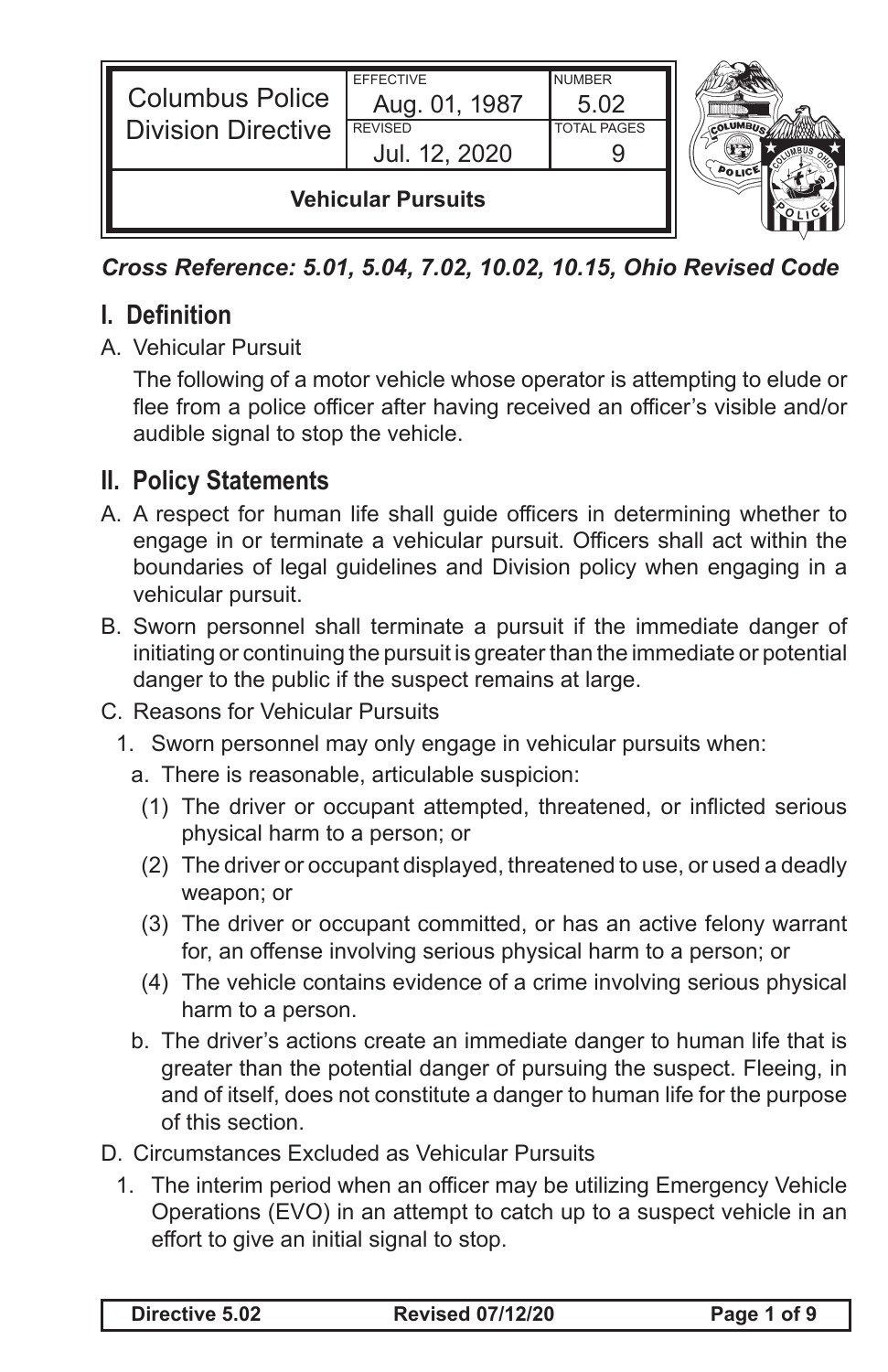- 2. The interim period after an officer first initiates a signal to stop the vehicle, and the operator does not immediately respond but demonstrates no evidence of eluding or fleeing.
- E. Sworn personnel engaged in a vehicular pursuit shall have their emergency equipment activated.
- F. A supervisor shall be assigned to manage a pursuit as soon as possible by either acknowledging the dispatcher's request or by taking responsibility on the air. The managing supervisor, once identified, shall manage the incident until its conclusion.
- G. When a pursuit is not permissible or has been terminated, sworn personnel shall deactivate EVO equipment and obey all traffic laws.
- H. If a passenger is onboard a police vehicle, and unless exigent circumstances dictate, participating in a vehicular pursuit is not authorized unless the passenger is a:
	- 1. Sworn law enforcement officer,
	- 2. Columbus City official or employee riding in an official capacity,
	- 3. Columbus Division of Police *Cadet or Public Safety Corps Member*  or
	- 4. Adult civilian who has signed a Citizen Ride Along Request/Release, form U-10.119.
	- Note: If possible, involved sworn personnel with a civilian passenger shall relinquish involvement to another unit as soon as safe and practicable.
- I. Up to three police vehicles (a primary, second, and third unit) may initially become actively involved in a pursuit unless otherwise specifically authorized or prohibited by the supervisor assigned to manage the pursuit. The purpose of the second and third units is to provide backup for the primary unit.
- J. Sworn personnel shall not relinquish control of Division-initiated pursuits to any other law enforcement agency while within the city limits of Columbus.
- K. Sworn personnel shall not become involved in a vehicular pursuit initiated by a foreign agency unless assistance is specifically requested by the initiating agency and the pursuit conforms with Division policy. A Division supervisor shall manage the Division's involvement in such a pursuit.
- L. Sworn personnel shall not engage in a vehicular pursuit of a driver traveling the wrong way on the freeway unless:
	- 1. The use of deadly force is justified; or
- 2. Other resources and/or strategies can not reasonably be utilized.
- M. Sworn personnel should only respond to the area of a vehicular pursuit on their precinct. If responding, officers shall use EVO when violating traffic laws.
- Note: Freeway units may only respond to the area of a vehicular pursuit on the zone where they are currently patrolling.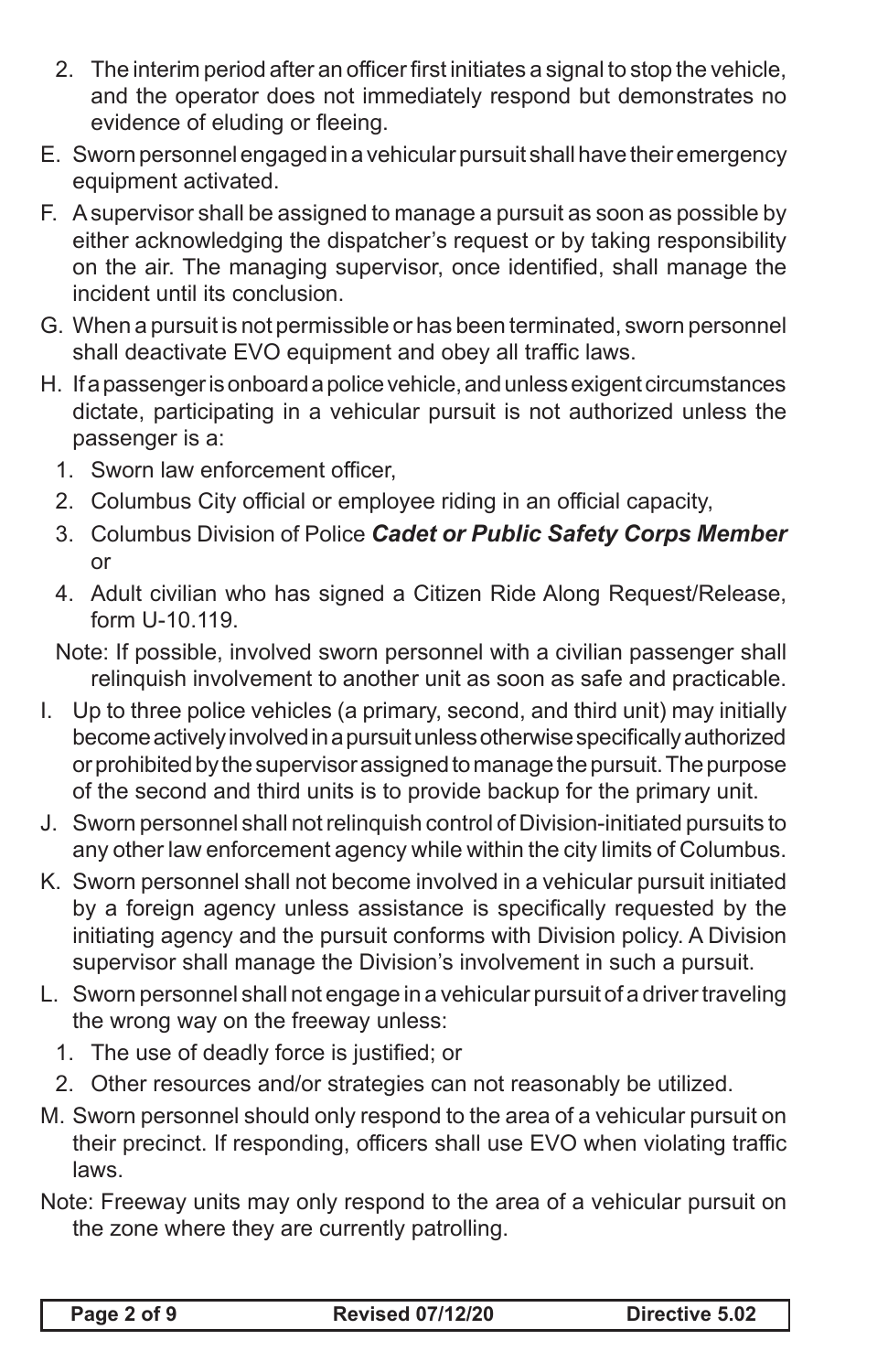- N. Authorized Vehicles
	- 1. A marked police vehicle with operable lights and siren should be used when participating in a vehicular pursuit. Marked cruisers shall take precedence over any other marked unit.
	- 2. Under exigent circumstances or when authorized by a sworn supervisor, sworn personnel may use other police vehicles to participate in a vehicular pursuit. Vehicles without emergency equipment shall relinquish involvement to a vehicle with emergency equipment as soon as safe and practical.
	- 3. Sworn personnel, such as SWAT, operating any unit other than a marked cruiser shall relinquish their involvement to personnel in a marked cruiser and disengage from the pursuit as soon as safe and practical, unless authorized by the managing supervisor.
- O. Documentation and Review
	- 1. A zone or traffic lieutenant shall conduct an administrative investigation of a vehicular pursuit, including each unit actively engaged and any stopping tactics used or attempted during the pursuit, that does not result in a fatality or injuries likely to cause death.
	- *2. A vehicular pursuit which results in a fatality or injuries likely to cause death shall be referred to an independent agency for investigation.*
	- *3.* The Critical Incident Response Team (CIRT) *may* investigate *a foreign agency's* vehicular pursuit that result*s* in a fatality or injuries likely to cause death *provided no Division personnel are actively engaged*, and the Accident Investigation Unit (AIU) shall process the scene.
	- *4.* The SWAT Section Lieutenant should conduct an administrative investigation of vehicular pursuits initiated by and/or involving SWAT units.

## **III. Procedures**

- A. Vehicular Pursuit
	- 1. Primary Unit
		- a. Upon initiating a pursuit, immediately advise the dispatcher of the:
			- (1) Cruiser/call number,
			- (2) Reason for the pursuit,
			- (3) Location and direction of travel,
			- (4) Description of vehicle being pursued, and
			- (5) Pursuit speed.
		- b. Keep other officers and the dispatcher advised of the location, direction, and description of the fleeing vehicle and the pursuit speed until the helicopter is in position to take over airing the pursuit.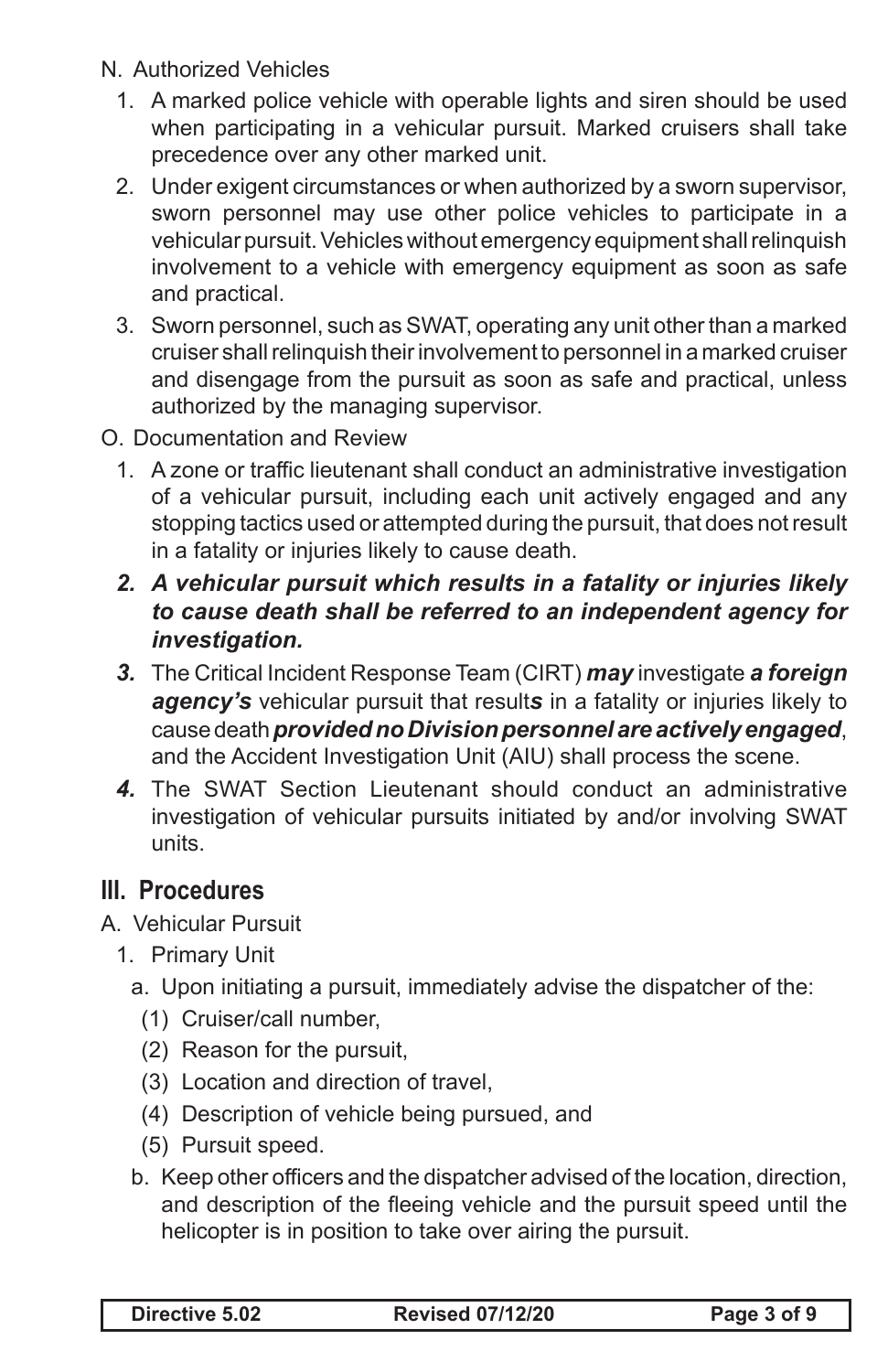- 2. Additional Units
	- a. Notify radio of involvement and position.
	- b. Enter the pursuit behind the primary unit. Do not pass the primary unit unless it cannot continue the pursuit or relinquishes its position.
	- c. Back up the primary unit.
- 3. Pursuit Units
	- a. Activate the Body-Worn Camera (BWC) at the start of the pursuit.
	- b. Keep the radio volume turned up to hear instructions from the supervisor assigned to manage the pursuit.
	- c. Drive defensively.
	- d. If the helicopter crew has the fleeing vehicle in sight:
		- (1) Reduce speed, and
		- (2) Avoid using the radio unless assistance is requested by the helicopter crew or information is requested by the supervisor assigned to manage the pursuit.
- 4. Dispatcher
	- a. As soon as possible after a vehicular pursuit is initiated, assign a supervisor to direct and manage the pursuit, or acknowledge the supervisor who is managing the pursuit.
		- (1) Advise the supervisor of the stated reason(s) for the pursuit.
		- (2) If the pursuit was initiated by a foreign agency, advise the supervisor whether the assistance of the Columbus Division of Police was requested by the pursuing agency and all other known information.
	- b. Notify the helicopter crew if available.
	- c. Avoid transmitting non-emergency information.
	- d. Use available information to ascertain the possible identity of the fleeing suspect(s).
	- e. Once the helicopter crew becomes involved in the pursuit:
	- (1) Advise other units to relinquish the air except:
		- (a) For emergency use, or
		- (b) To broadcast essential information requested by the supervisor assigned to manage the pursuit.
	- (2) Allow the helicopter crew to direct information to involved units.
	- (3) Monitor information aired by the helicopter crew.
- 5. Helicopter Crew
	- a. When in position to direct pursuits from the air:
		- (1) Provide information regarding location, direction, description, and speed estimates of the fleeing vehicle.

Note: If equipped with a gimbal camera and recording device, the Tactical Flight Officer should activate the equipment during the pursuit.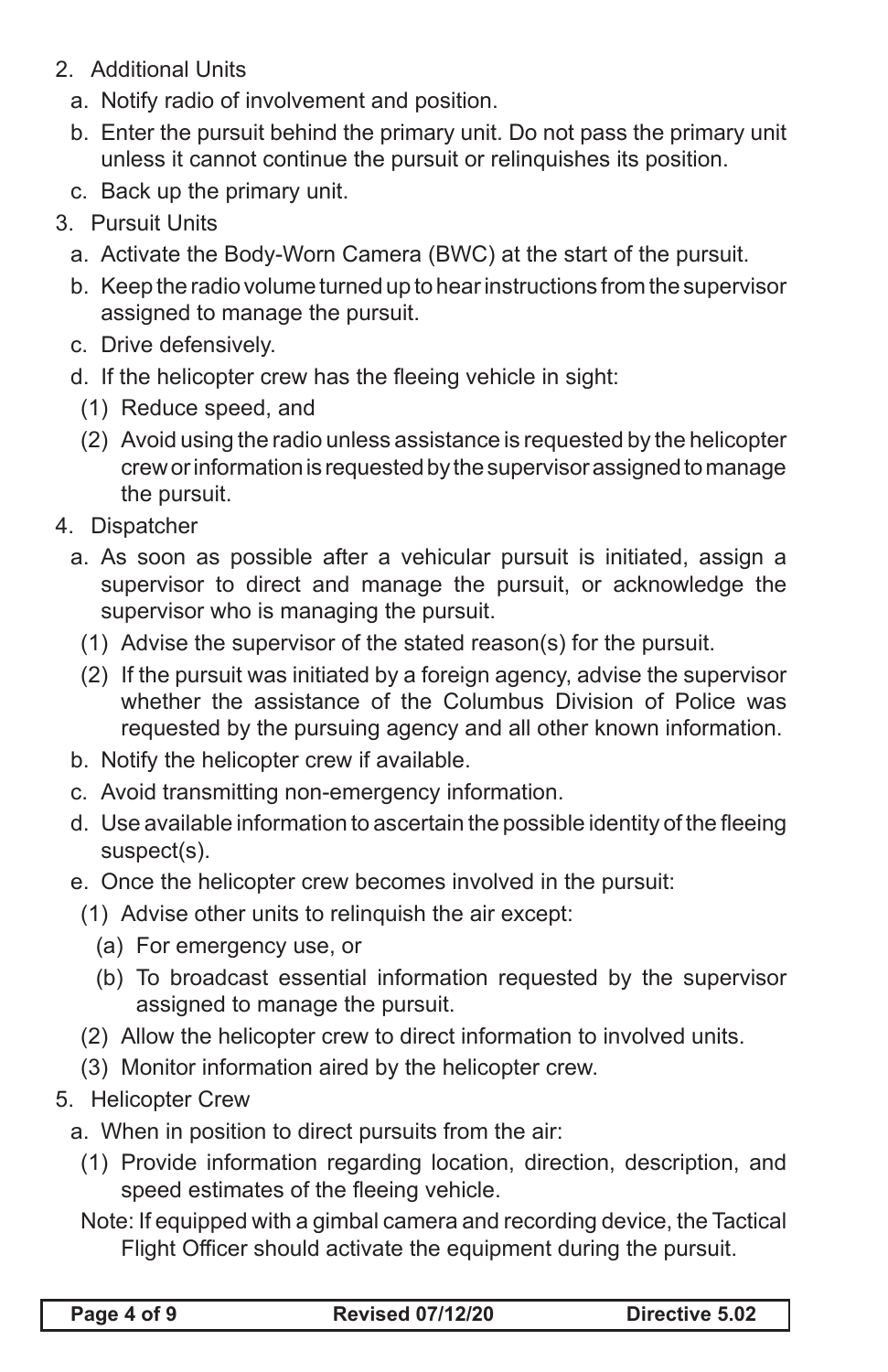- (2) Transmit relevant conditions such as vehicular and pedestrian traffic.
- (3) Advise the supervisor of unassigned units that are actively engaged in the pursuit and/or in the area of the pursuit.
- (4) Direct other units to key positions in the event the suspect vehicle eludes the pursuing vehicles or the suspect flees on foot.
- (5) If the vehicle stops, advise units of the location, suspect(s) description, number of occupants exiting the vehicle, possession of weapons if observed, and other relevant information.
- b. If the pursuit is terminated, keep units advised of the location and direction of the fleeing vehicle to allow units to remain in the area of the vehicle unless ordered to cancel by a supervisor.
- 6. Managing Supervisor
	- a. Direct and manage the pursuit until its conclusion.
	- b. Ensure pursuit speeds are updated.
	- c. Ensure the appropriate number of units are assigned to the pursuit, giving consideration to:
	- (1) The reason for the pursuit,
	- (2) The number of suspects in the vehicle,
	- (3) Knowledge that the suspect is armed,
	- (4) The use of stopping tactics,
	- (5) Any authorized pursuing unit that becomes inoperable or should relinquish involvement, and
	- (6) Any additional information.
	- d. Obtain information about the amount of pedestrian and vehicular traffic in the area of the pursuit if possible.
	- e. If a crime scene possibly exists, direct unit(s) to the scene(s) in order to gain information.
	- f. Advise the dispatcher to notify foreign agencies, as appropriate, of vehicular pursuits near their jurisdictions. Request the foreign agency's assistance if deemed necessary.
- B. Termination of Vehicular Pursuits
	- 1. Pursuit Units and Managing Supervisor

a. Consider the following in determining whether to terminate a pursuit:

- (1) The need for an immediate apprehension or the probability of the suspect being identified and/or arrested at a later time
- (2) Reason for the pursuit
- (3) Seriousness of the crime
- (4) Identity of suspect is known
- (5) Driver's/suspect's actions
- (6) Pedestrian and vehicular traffic density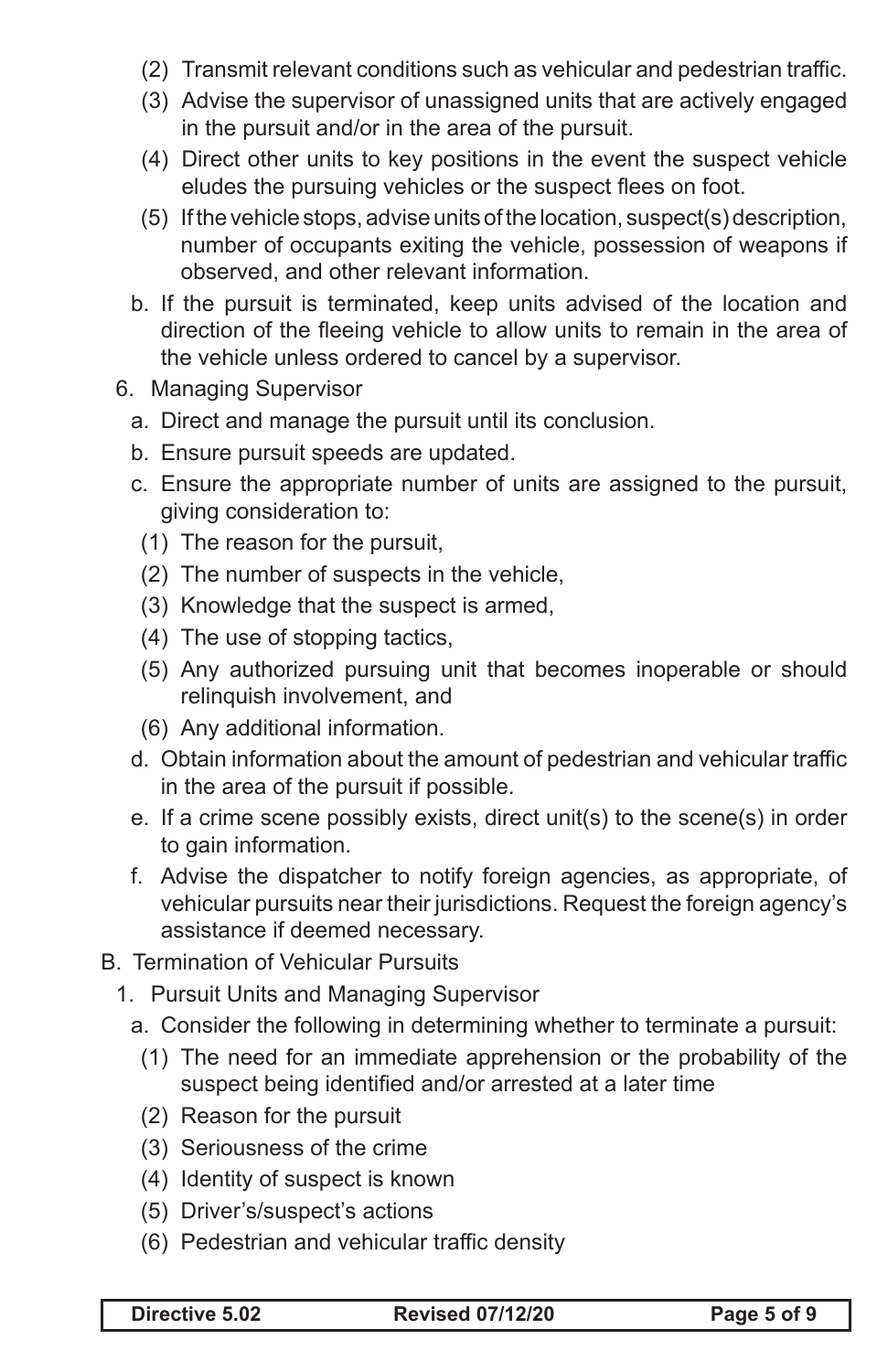- (7) Road surface and weather conditions
- Note: Even good weather can create sudden hazards, such as driving toward a morning or evening sun.
- (8) Inability to air location and direction of travel without diverting an undue amount of attention from driving

#### 2. Primary Unit

- a. Terminate the pursuit if:
	- (1) The reason for the pursuit does not follow established policy,
	- (2) The immediate danger of the pursuit is greater than the immediate or potential danger to the public if the suspect remains at large,
	- (3) The distance between the pursuing vehicle and the violator's vehicle becomes so great that further pursuit is futile, or
	- (4) Ordered to do so by a supervisor or advised by a dispatcher.

#### 3. Managing Supervisor

- a. Terminate the pursuit if:
	- (1) The reason for the pursuit does not follow established policy, or
	- (2) Based on information available at the time, you determine the immediate danger of the pursuit is greater than the immediate or potential danger to the public.
- b. Upon termination, advise all units of actions to be taken. For example, stay in the area or take an overt disengagement maneuver.
- 4. Helicopter Crew
	- a. Terminate the pursuit if observation of the pursuit and available information indicate the danger of pursuit is greater than the immediate or potential danger to the public or other officers if the suspect remains at large.
	- b. Discontinue observation and airing suspect location of the fleeing vehicle if ordered to do so by a supervisor.
- 5. Ground Units

Upon termination, immediately disengage from the pursuit.

6. Dispatcher

Upon termination of a vehicular pursuit, broadcast the termination on all Patrol zone channels.

- C. Post-Pursuit Actions
	- 1. Involved Personnel
		- a. Pursuit Units

Complete a Vehicular Pursuit Involvement Summary, form U-10.200, and forward it to the managing supervisor.

b. Managing Supervisor

Complete a Vehicular Pursuit Involvement Summary and forward it with the officer's completed summary to the investigating lieutenant.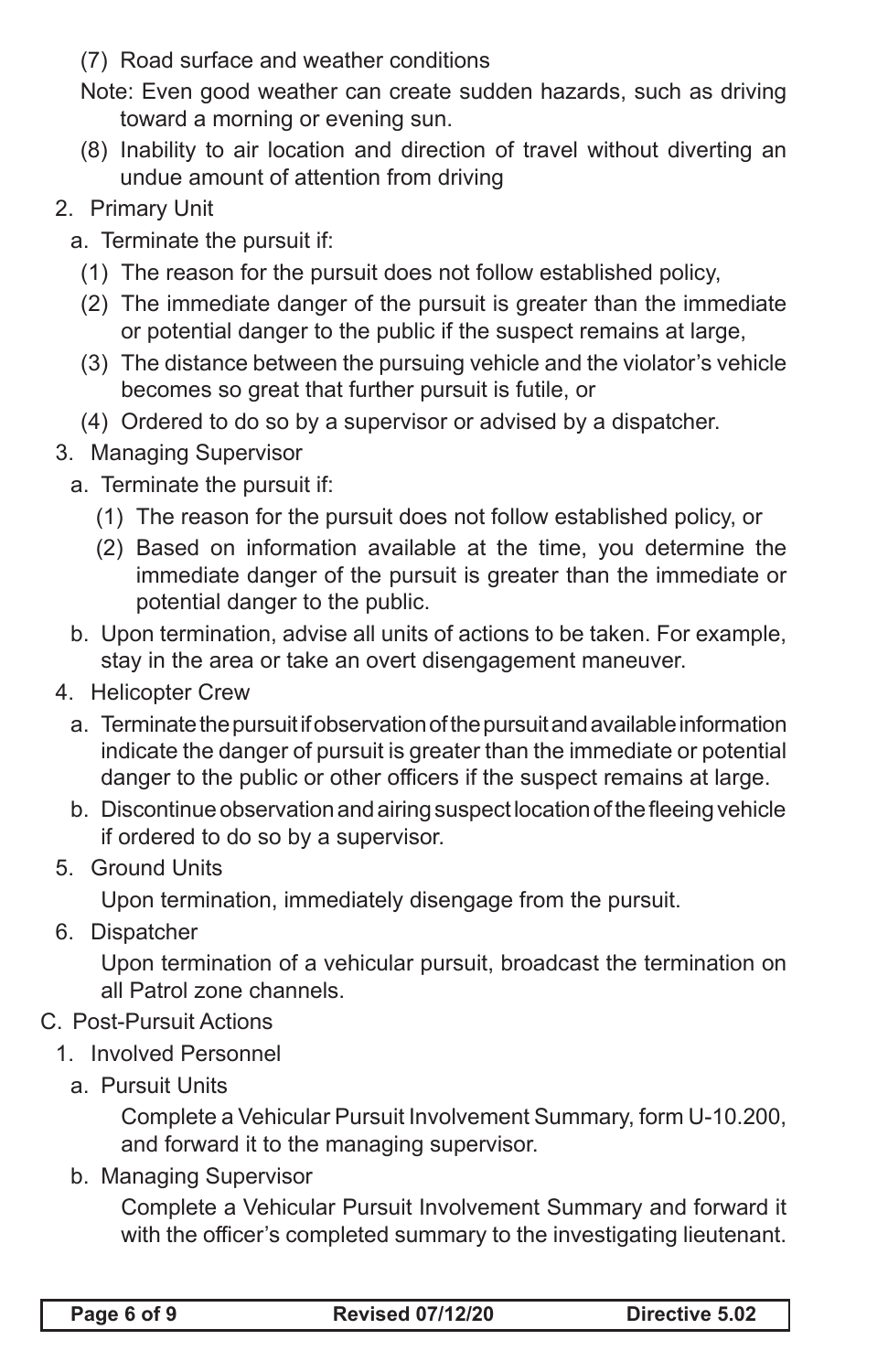2. Immediate and/or Managing Supervisor

Conduct a debriefing with involved officers as soon as possible to resolve any questions regarding the pursuit and to identify areas for improvement.

- 3. Investigating Lieutenant
	- a. Conduct an administrative investigation in accordance with the procedures outlined in the Supervisor's Manual.
	- b. Forward the original and two copies of the investigative packet through your commander to the Pursuit Review Committee Chairperson.
- 4. Investigating Lieutenant's Commander
	- a. Review the investigative packet for completeness only, and return it if further information is needed.
	- Note: No recommendations should be made until the incident has been reviewed by the Pursuit Review Committee.
	- b. Forward the investigative packet to the Pursuit Review Committee Chairperson.
- 5. Pursuit Review Committee
	- a. Review all information concerning the vehicular pursuit and/or use of a stopping tactic during a pursuit.
	- b. Make a recommendation whether the vehicular pursuit incident, including each unit actively engaged and any stopping tactic(s) used or attempted during the pursuit, was within Division policy.
	- (1) The majority opinion is the final recommendation of the committee.
	- (2) Attach a letter to the investigative packet outlining the committee's recommendation.
	- (3) Attach any dissenting opinions, to include a letter of finding, to the investigative packet.
	- c. Forward the investigative packet to the involved personnel's commander.
- 6. Involved Personnel's Chain of Command
	- a. Review the vehicular pursuit and/or use of a stopping tactic during the pursuit and the recommendation of the Pursuit Review Committee.
	- b. Make a recommendation regarding conformance with Division policy and, when appropriate, a recommendation concerning disciplinary action to be taken. Consider only information available to involved personnel at the time of the pursuit.
	- c. Forward the investigative packet through the chain of command to the involved personnel's commander.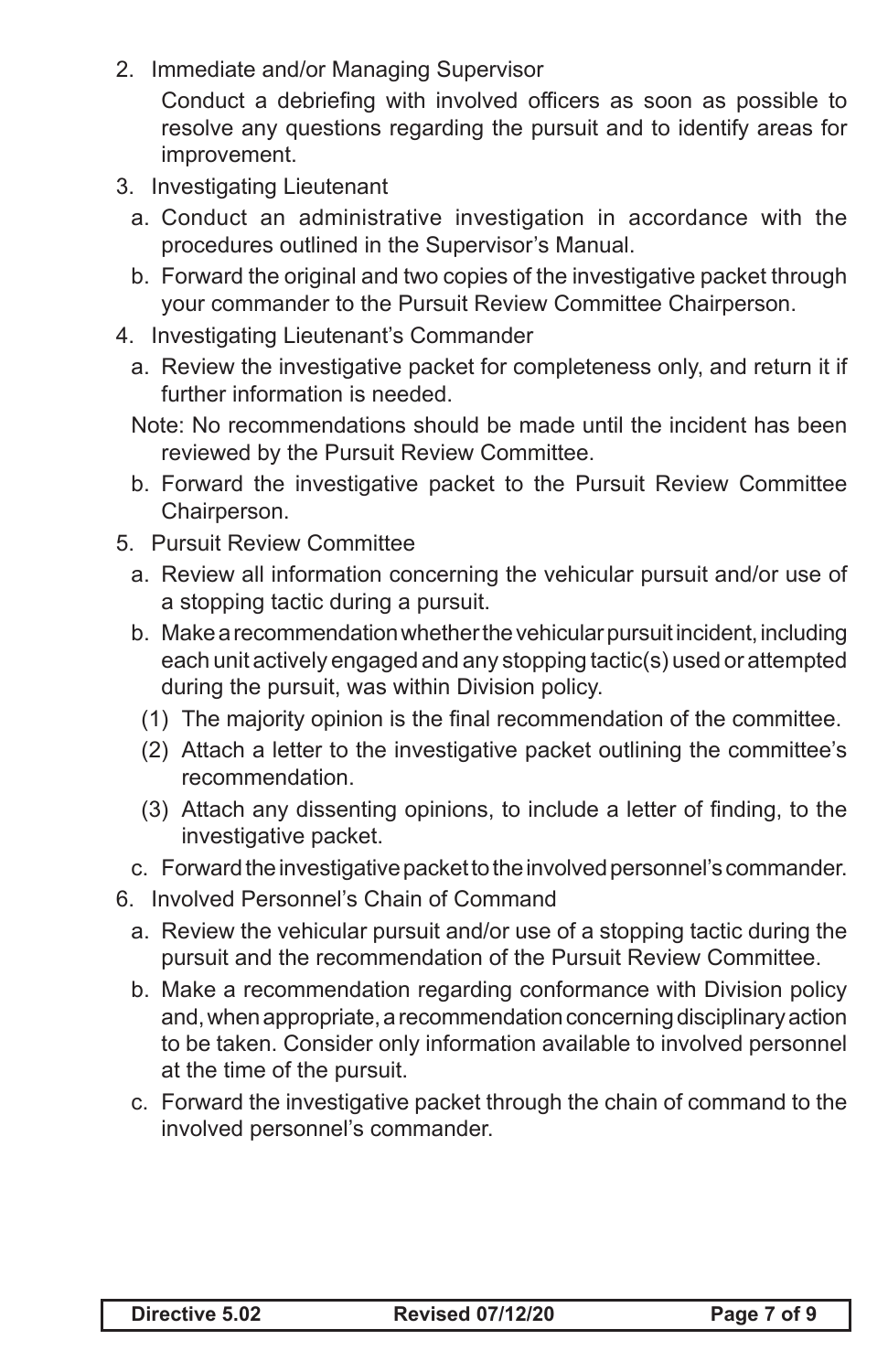- 7. Involved Personnel's Commander
	- a. Review the investigative packet and make a determination concerning the incident.
	- Note: If the incident involves a serious injury, or if the recommendation of the involved personnel's commander is in disagreement with the findings of the Pursuit Review Committee, forward the investigative packet to the involved personnel's deputy chief for a final determination.
		- (1) If the vehicular pursuit and/or use of stopping tactic during the pursuit is within policy, forward the investigative packet to the Pursuit Recording Secretary for processing, and notify the involved personnel of the decision.
		- (2) If the vehicular pursuit and/or use of stopping tactic during the pursuit is not within policy, make a determination concerning the disciplinary action to be taken, and forward the investigative packet through the involved personnel's chain of command for review and follow-through.
		- (3) Upon receipt of the chain of command's discipline recommendation, make a determination concerning the disciplinary action to be taken and forward the investigative packet to the deputy chief for review.
- 8. Involved Personnel's Deputy Chief
	- a. Make a final determination regarding compliance with Division policy when the incident involves a serious injury or the findings of the involved personnel's commander are in disagreement with the Pursuit Review Committee.
	- b. Forward the investigative packet to the involved personnel's commander.
- 9. Immediate Supervisor
	- a. Upon determination by the commander or deputy chief that the vehicular pursuit and/or use of stopping tactic during the pursuit was not within policy:
		- (1) Issue the discipline, and
		- (2) Forward the investigative packet through the chain of command to the Pursuit Recording Secretary for processing.
- 10. Pursuit Recording Secretary
	- a. Forward a copy of both the Vehicular Pursuit Report and Routing Sheet, form A-10, to the Pursuit Review Committee Chairperson for review.
	- b. Forward a copy of the Vehicular Pursuit Report to the individual designated by the Pursuit Review Committee Chairperson to gather annual vehicular pursuit statistics.
	- c. Forward the original Vehicular Pursuit Report and investigative packet to the:
		- (1) Human Resources Bureau if discipline was issued, or
		- (2) Internal Affairs Bureau for filing if no discipline was issued.